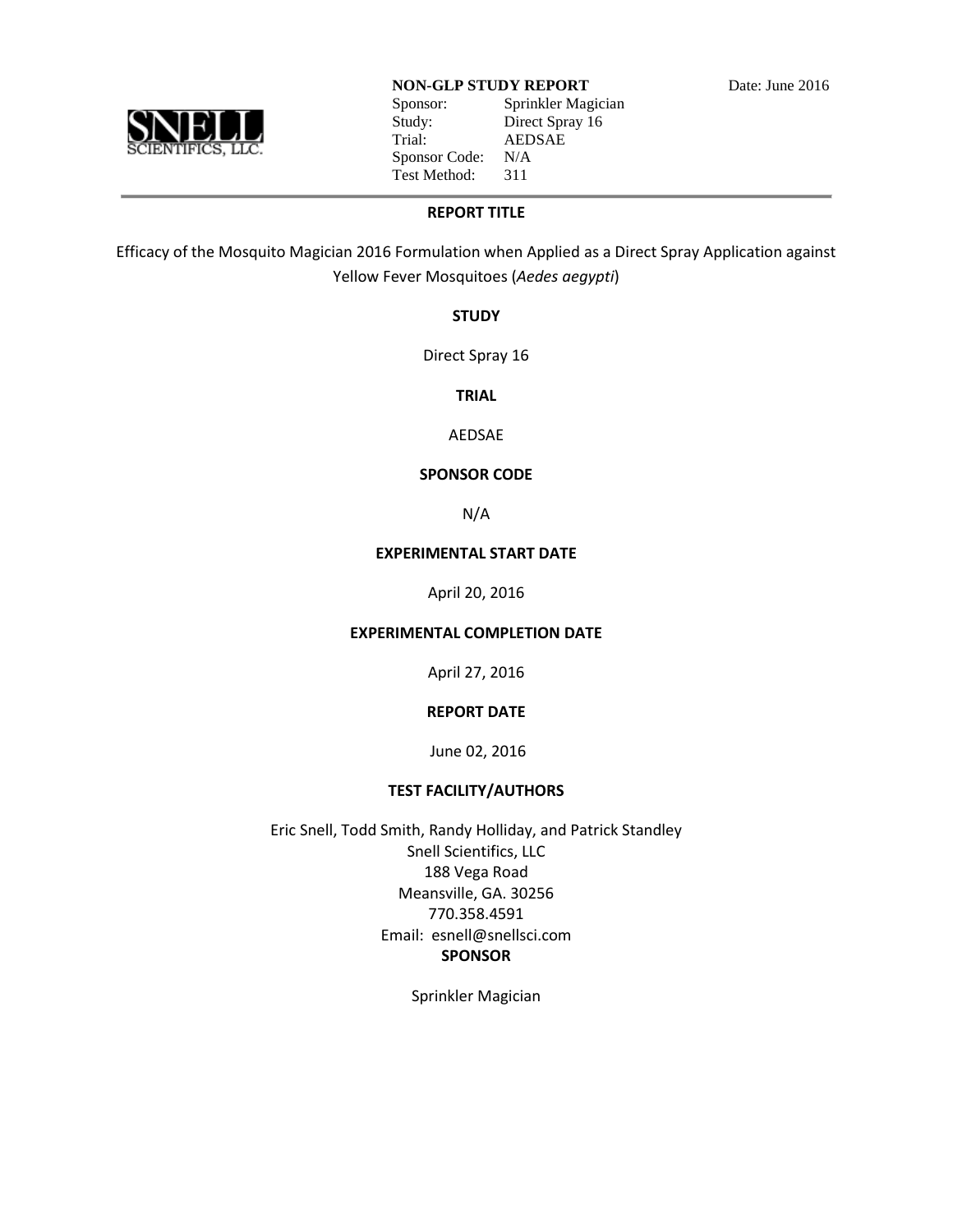

**NON-GLP STUDY REPORT** Date: June 2016 Sponsor: Sprinkler Magician

Study: Direct Spray 16 Trial: AEDSAE Sponsor Code: N/A Test Method: 311

## **MATERIALS AND METHODS:**

The following is the Snell Scientifics Standardized Testing Method for evaluating the efficacy of pesticides when applied as direct spray applications against various arthropod species. Further details related to this specific study are described following the test method summary. Select action items and illustrations have been removed from this standardized test method in an effort to make the report more precise and accurate to the study conducted. Any details removed from this test method were deemed irrelevant to the study conducted in this report.

## 311.1 **Materials:**

## *Test Arena Information:*

- 311.1.1 Treatment Arenas: 1.75" CPVC Mesh Cartridge (BioQuip 7250NSW mesh). The Test Arenas were used to contain the test systems during the test substance applications.
- 311.1.2 Post-Treatment Arenas: 20oz SOLO cup with lid. The Post-Treatment arenas were used to contain the test systems in a clean environment after exposure to the test substance(s).
- 311.1.3 Food/Moisture: 10% sucrose soaked cotton swabs.

## *Test Equipment:*

- 311.1.4 Volumetric Measuring Equipment: Graduated cylinders and/or beakers were used as needed in preparing and/or measuring the flow rates of the test substance(s).
- 311.1.5 Digital Balance(s): Balances were used as needed in preparing and/or weighing the test substance canisters before and after applications.
- 311.1.6  $CO<sub>2</sub>$  and Regulator: A standard 20 pound  $CO<sub>2</sub>$  cylinder with regulator was used to anesthetize the test systems and sort them into the test arenas (prior to exposure to the test substances). The test systems were allowed to adequately recover from anesthetizing before being exposed to the test substance(s), and they were not anesthetized at any point following exposure to the test substance(s). Any additional transfers required after exposure to the test substances was conducted using methods that did not involve anesthetizing.
- 311.1.7 Intermediate Sorting/Transfer Containers: Additional sorting and transfer containers were used to aid in moving the test systems from the primary rearing/collection containers and into the treatment and/or post-treatment arenas.
- 311.1.8 Metronome/Timing Equipment: A metronome and/or other timing equipment were used as needed to assist in the timing when conducting the applications and/or when collecting the observations.

## *Application Equipment:*

311.1.9 Application Equipment: Snell Sci. Trigger Sprayer.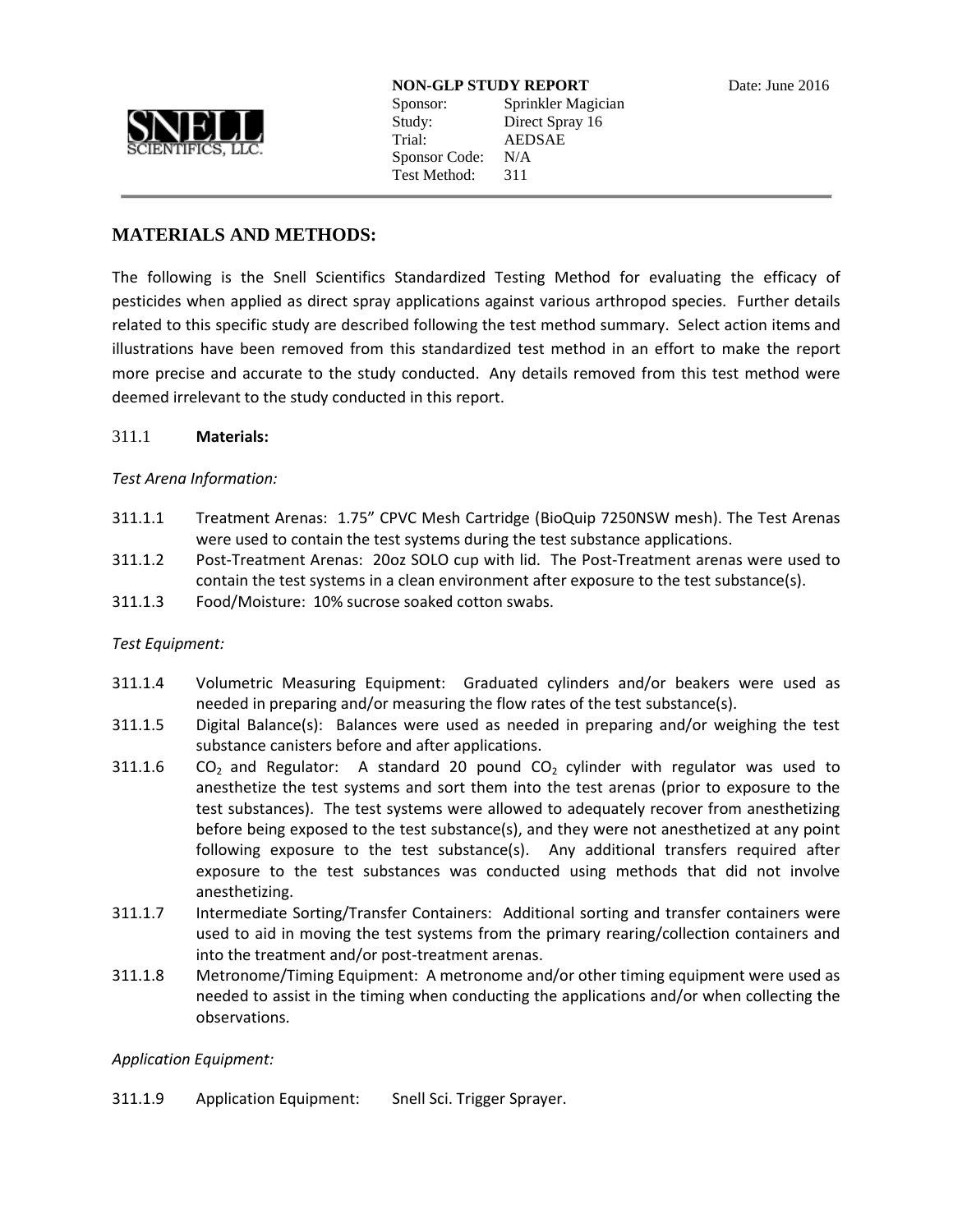

Sponsor: Sprinkler Magician Study: Direct Spray 16 Trial: AEDSAE Sponsor Code: N/A Test Method: 311

## **RESULTS / DISCUSSION:**

The results of this study are shown in Table 1, which illustrates the percent mortality for the yellow fever mosquitoes (*Aedes aegypti*). In addition to the percent mortality that is shown in Table 1, the mortality rates that were recorded following the test substance applications were statistically analyzed using a t test for independent samples. The analysis was conducted using a one-tailed distribution and probability value of p≤0.05 to evaluate if any significant differences in mortality were recorded between the control and the test substance populations.

The Mosquito Magician 2017 formulation recorded 93% mortality within 24 hours after the applications and reached 98% mortality by day 5 of the study. The untreated control population only recorded 5% mortality during the 6-day study. The specimens that were treated with the Mosquito Magician 2017 formulation recorded mortality rates that were significantly higher than the untreated control population from the 24-hour observation until study completion (6-days).

## **CONCLUSION:**

#### **Kill Testing**

The results of the study indicate that an 8:192 dilution of the Mosquito Magician 2017 formulation has the ability to kill yellow fever mosquitoes (*Aedes aegypti*) when used as a direct spray application.

| <b>Yellow Fever Mosquito - % Mortality</b> |    |                 |       |      |      |                                               |     |     |     |     |     |
|--------------------------------------------|----|-----------------|-------|------|------|-----------------------------------------------|-----|-----|-----|-----|-----|
| <b>Test Substance:</b>                     |    | Pre-trtl30 minl | 1 hr  | 2 hr | 4 hr | 24 hr   2 DAT   3 DAT   4 DAT   5 DAT   6 DAT |     |     |     |     |     |
|                                            |    |                 |       |      |      |                                               |     |     |     |     |     |
| Controls - Untreated                       | 0% | 0%              | 0%    | 0%   | 0%   | 0%                                            | 0%  | 0%  | 3%  | 3%  | 5%  |
| Mosquito Magician 2017                     |    |                 |       |      |      |                                               |     |     |     |     |     |
| Formula (8mL:192mL water)                  | 0% | 0%              | $0\%$ | 0%   | 10%  | 93%                                           | 95% | 95% | 95% | 98% | 98% |

## **Repellency Testing**

The results of the study indicate that each of the Mosquito Magician formulations have the ability to provide measurable yellow fever (*Aedes aegypti*) mosquito repellency when applied as a foliar application, with the 2017 Mosquito Magician formula providing slightly higher repellency than the other test formulas supplied by Mosquito Magician.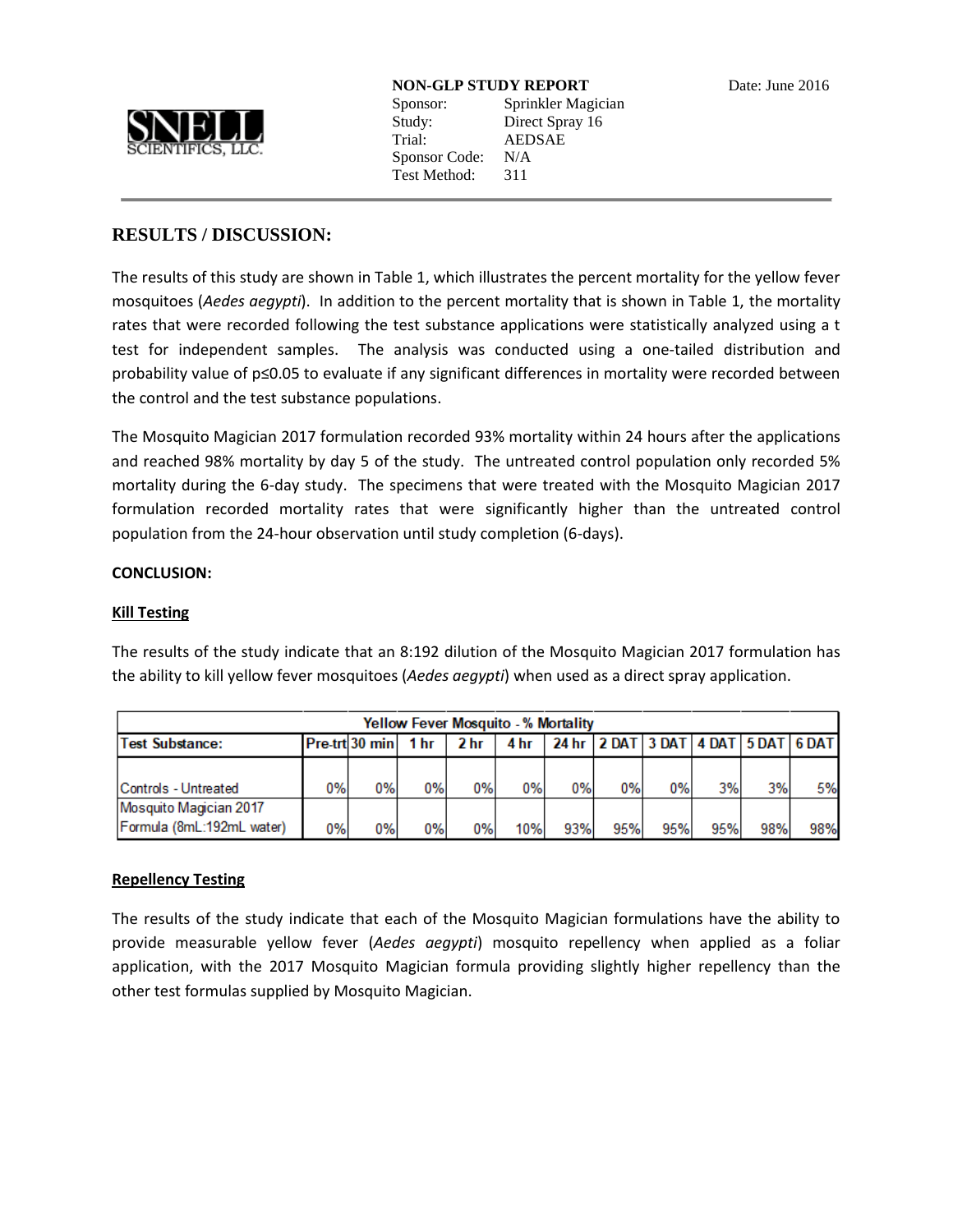

| Sponsor:      | Sprinkler Magician |
|---------------|--------------------|
| Study:        | Direct Spray 16    |
| Trial:        | <b>AEDSAE</b>      |
| Sponsor Code: | N/A                |
| Test Method:  | 311                |

# **APPENDIX A: PHOTOGRAPHS**

**Photograph 1.** Test Substance



**Photograph 2.** Test Arenas after Treatment

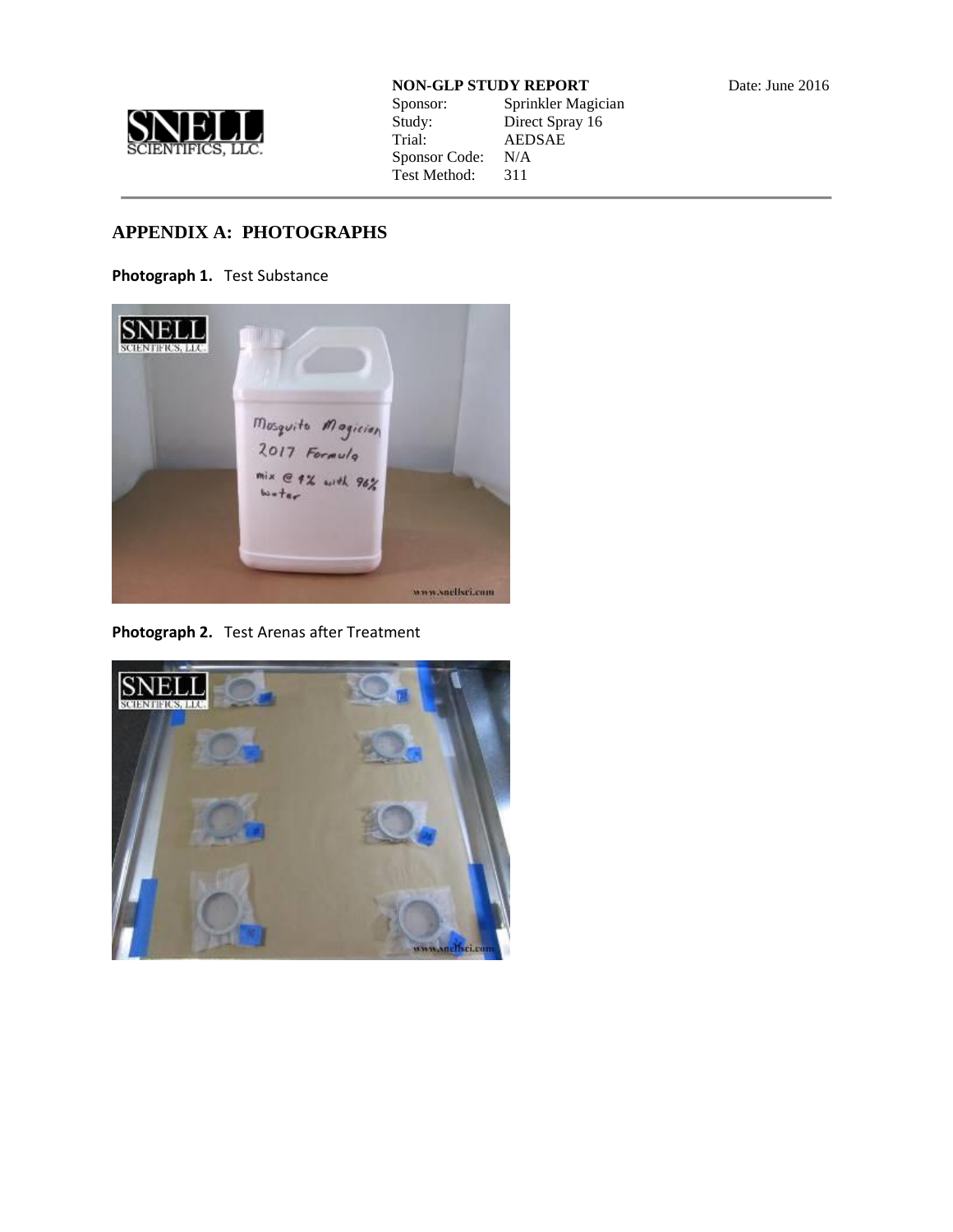

| Sponsor:      | Sprinkler Magician |
|---------------|--------------------|
| Study:        | Direct Spray 16    |
| Trial:        | <b>AEDSAE</b>      |
| Sponsor Code: | N/A                |
| Test Method:  | 311                |
|               |                    |

# **Photograph 3.** Moribund Test Systems after Treatment



**Photograph 4.** Controls in Post-Treatment Arena